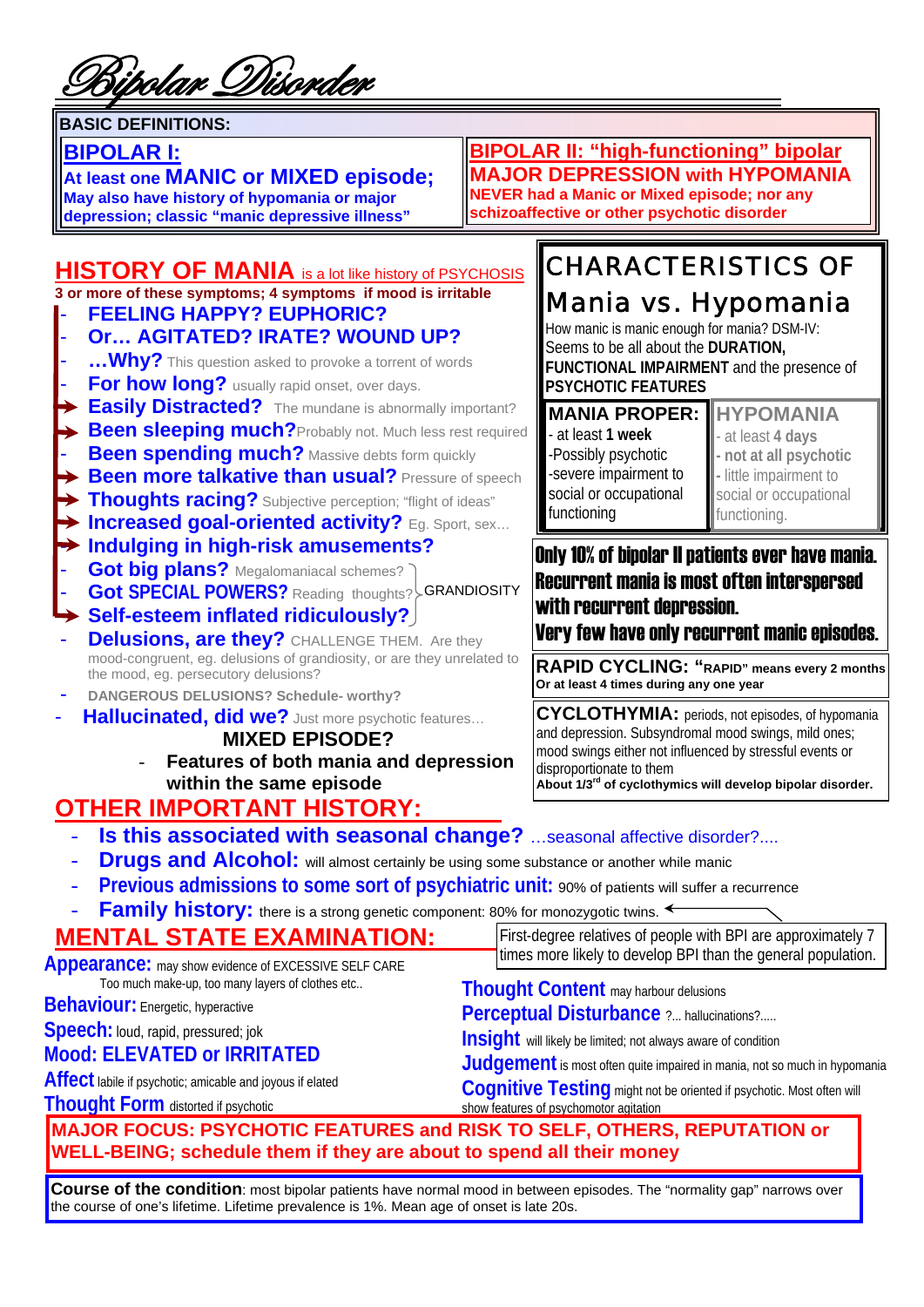### **DIFFERENTIALS: Non-psychiatric causes of mania**

- **Thyroxine** 

- **cocaine** - **MDMA** 

- **Amphetamines,** 

- **Viral Hepatitis** 

- **Corticosteroids** (acutely)

#### **Physiological:**

- **SYSTEMIC LUPUS**  apparently can result in manic symptoms as a consequence of encephalitis
- **Neurosyphilis**
- **Multiple Sclerosis**
- **CNS neoplasm**
- **Wilsons disease**
- **Epilepsy**
- **HIV dementia**

### **DIFFERENTIALS: different flavours of mania**

- **First manic episode:** will probably recur (in 90%).
- **Hypomania** "mania lite"
- **Recurrent Mania** : very rare to have just mania on its own.
- **Cyclothymic disorder** often disabling, but not severe enough to qualify for bipolar II
- **Manic Mood disorder due to a medical condition** – eg. Endocrine abnormality
- **Pharmacological** - **Antidepressants Just about any drugs, and any heavy metal poisoning can be the cause of depression** 
	- - **Endocrine:** - **Hyperthyroidism**
		- **Hypothyroidism**
		- **Phaeochromocytoma**
		- **Cushing disease**

**Young and Klerman Classification: (1992) Classification of Bipolar Disorder Bipolar I -** Mania and Major Depression **Bipolar II -** Hypomania and Major Depression **Bipolar III -** Cyclothymia

**Bipolar IV –** Antidepressant-induced hypomania… but is it truly a predisposition to bipolar bipolar **Bipolar V -** Major Depression with a family history of bipolar disorder(most bipolar patients start out that way, with major depression for years) **Bipolar VI** - Unipolar Mania (rare as hens teeth)

- **Substance-induced mood disorder** In the first few days of corticosteroid therapy. Various drugs of abuse also cause mania-like behaviour and mental state features (as above); this may or may not go away with abstinence
- **Psychotic Mania** with delusions, emotional lability, thought form distortion and whatnot
- **MIXED EPISODE:** a state featuring both major depression AND mania !
- **Schizoaffective Disorder** a psychosis with mood disturbance (as opposed to bipolar mania mood disturbance with psychotic features)
- **Borderline Personality Disorder** sometimes has "highs" which approach hypomania
- ADHD and/or Conduct disorder: symptoms overlap with bipolar disorder, esp. in teens
- ALSO the ADHD and CD often co-exist with bipolar affective disorder.

#### **INVESTIGATIONS**

- **FBC** is their depression the depression of anaemia?
- **ESR + ANA, ANCA, etc** …raging lupus?
- **BSL** atypical antipsychotics can send you into diabetes via massive weight gain
- **EUC** Hyponatremia can cause depression; lithium can cause renal failure. Cardiotoxicity is worse with weird potassium levels.
- **Serum Calcium** HYPERPARATHYROIDISM CAN CAUSE DEPRESSION(!)
- **LFT** mood stabilisers can cause hepatitis; and most drugs are highly protein-bound.
- **ECG** Some TCAs are cardiotoxic; lithium can invert or flatten T waves. (this is reversible)
- **Urinary copper level** Wilson's disease is stupidly rare but you don't want to miss it
- **HIV serology** though HIV dementia should be obvious…
- **Syphilis serology** unlikely but embarrassing when ignored as a potential diagnosis
- **Serum Cortisol** may be elevated, but this is not of any except academic interest
- **Thyroid Function Thyrotoxicosis....**
- **CT of the BRAIN** largely for baseline
- **EEG** if ECT is indicated or for some reason being considered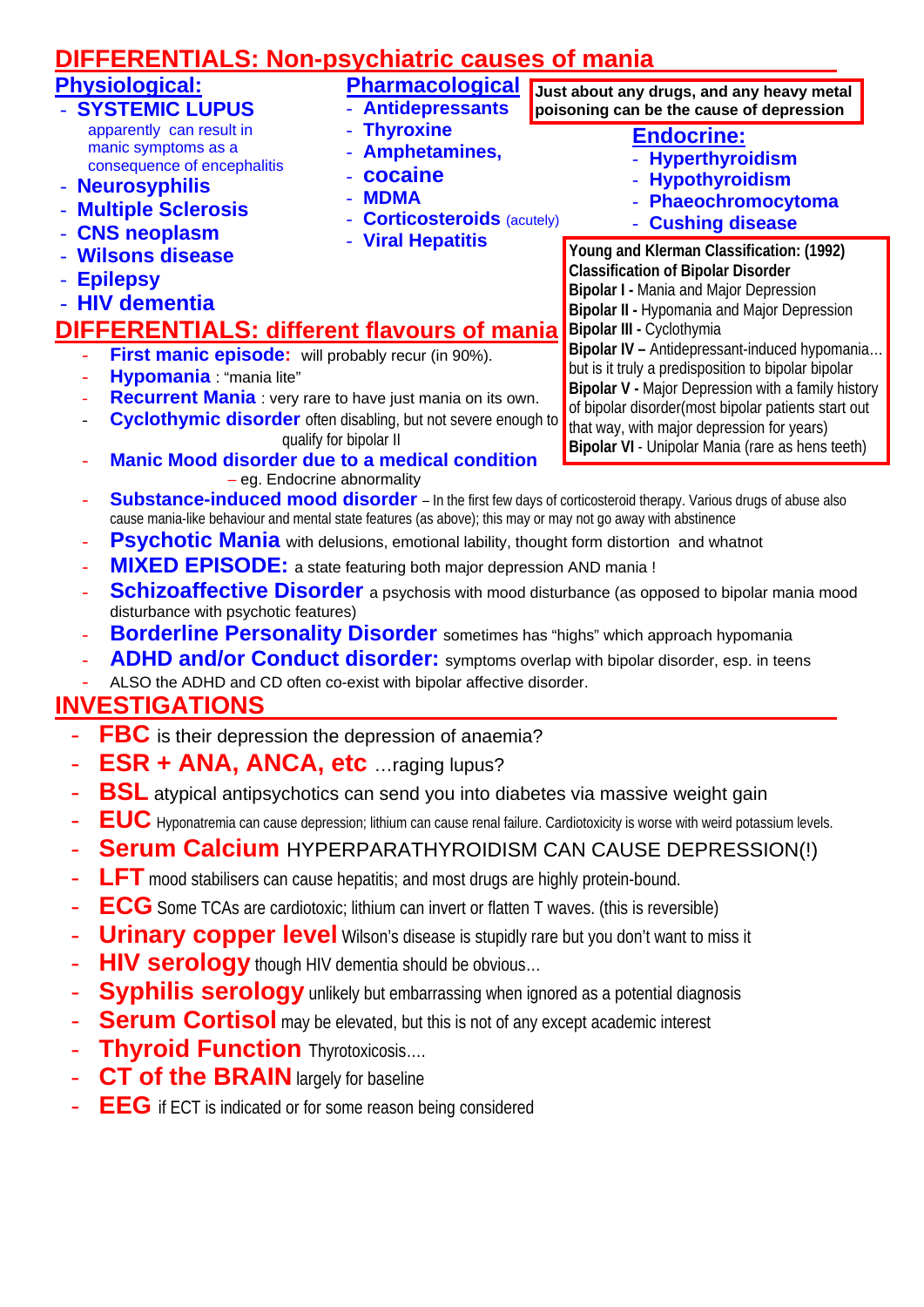#### **MANAGEMENT of MANIA and MIXED STATES in the ACUTE PHASE**

**In the emergency department: remedy the immediate ills. Bleeding, burning, etc.**

 **Risk to self or others? Severely disturbed?** If they report that they are about to get into ridiculous debt, or if they appear ready to act dangerously in accordance with their delusions, **SCHEDULE THEM;** and they will only rarely threaten to sue.

**APPROPRIATE RESTRAINTS** whether chemical or physical, can be used.

- **HALOPERIDOL 10mg and MIDAZOLAM 10mg**
- **CHLORPROMAZINE is an alternative**

#### **In the Acute Psychiatric Inpatients Unit:**

- **SEVERE, DISABLING behavioural disturbance?** 

**This calls for ECT, and soon.** Rapid immediate improvement is needed before a meaningful history can be extracted and proper long-term treatment can be negotiated. In some cases this need justifies the use of dramatic measures like ECT.

- **Is it MANIA or MIXED MANIA? First line therapy is different** 
	- **MANIA = LITHIUM**
	- **MIXED EPISODE: = VALPROATE or CARBAMAZEPINE**
- **Mood-Incongruent Psychosis?** 
	- **MANIA = Benzodiazepine (maybe) + Atypical Antipsychotic**
	- **MIXED EPISODE: = Atypical Antipsychotic alone**
- **Mood-congruent psychosis, or not psychotic?** 
	- **MANIA AND MIXED EPISODE: = Benzo + Atypical**
- **None of that is working?** 
	- **EITHER: try another mood stabilizer,**
	- **OR: try two mood stabilizers simultaneously** 
		- **Do NOT combine divalproate together with carbamazepine, yet**

#### - **Still not working?**

- **EITHER: try THREE simultaneous mood stabilizers,**
- **OR: add RISPERIDONE**

*Risperidone not doing anything? Switch to CLOZAPINE* 

- **STILL NOT WORKING?** 

*Time for measures largely held to be experimental;* 

- **EITHER: Calcium Channel Blocker (eg. Verapamil),**
- **OR: add LAMOTRIGINE to one or two mood stabilisers**
- **OR: add GABAPENTIN to one or two mood stabilisers**

#### - **ACTUALLY GETTING WORSE??**

- **ECT is the most dangerous and thus most reluctant measure** 

#### **MANAGEMENT of RAPID CYCLING in the ACUTE PHASE**

Most often this is a known bipolar patient with recent onset of rapid cycling.

- **1) DO NOT abruptly change the medications.**
- **2) Stabilize sleep, manage substances (eg. caffeine, nicotine) ….Then:** 
	- Start **VALPROATE.**
	- If symptoms persist, **add LITHIUM or CARBAMAZEPINE .**
	- All three mood stabilizers if that doesn't work.
	- **ECT = last resort**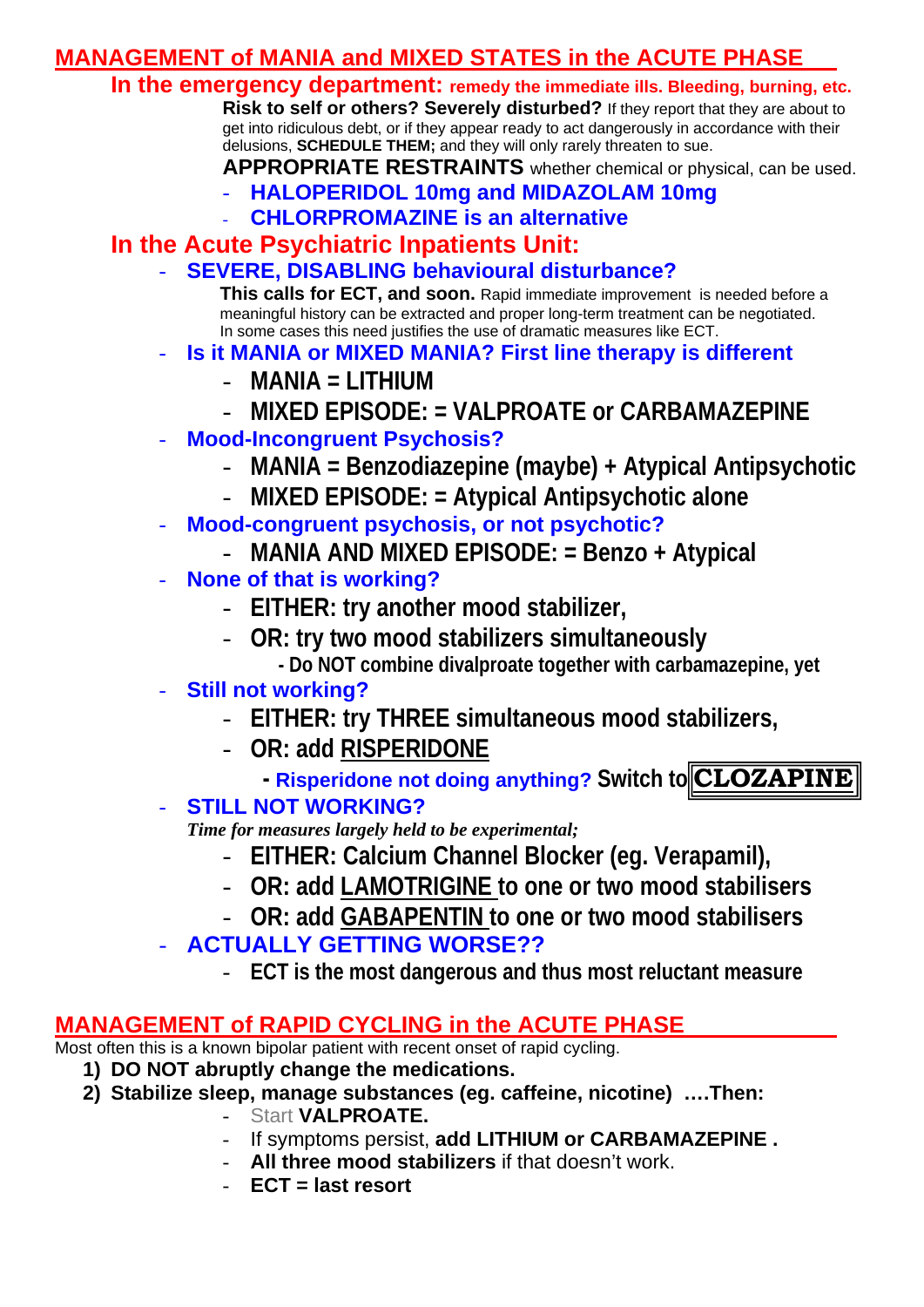

**- Change the antipsychotic to CLOZAPINE**

#### **MANAGEMENT of BIPOLAR DISORDER soon after the ACUTE PHASE**

**The arbitrary "acute phase" usually lasts 2 to 10 weeks. The end of this phase is marked by euthymia and the resolution of psychotic features. Now, you can** 

- **Educate the patients, the friends and the family.**
- **Use whatever mood stabilizer seems to be working**
- **If there is no more psychosis, discontinue antipsychotic over 2-3 weeks**
- **If there is no more sleep disturbance, discontinue benzos over 2-3 weeks**
- **Discontinue antidepressant over 6 to 12 weeks**

**This arbitrary "early continuation phase" which follows the acute phase lasts 6 to 12 weeks.** 

### **MAINTENANCE MANAGEMENT of BIPOLAR DISORDER**

- **ONLY Discontinue medication if side-effects are not tolerated. Must continue psychotherapy and monitor symptoms closely.**

**IF the disorder is strongly genetic, or episode was very severe, or episodes recurrent: PHARMACOTHERAPY CONTINUES INDEFINITELY** 

**Otherwise, continue drugs for no less than 6 months, and taper over 3 months. Always better to go slow.**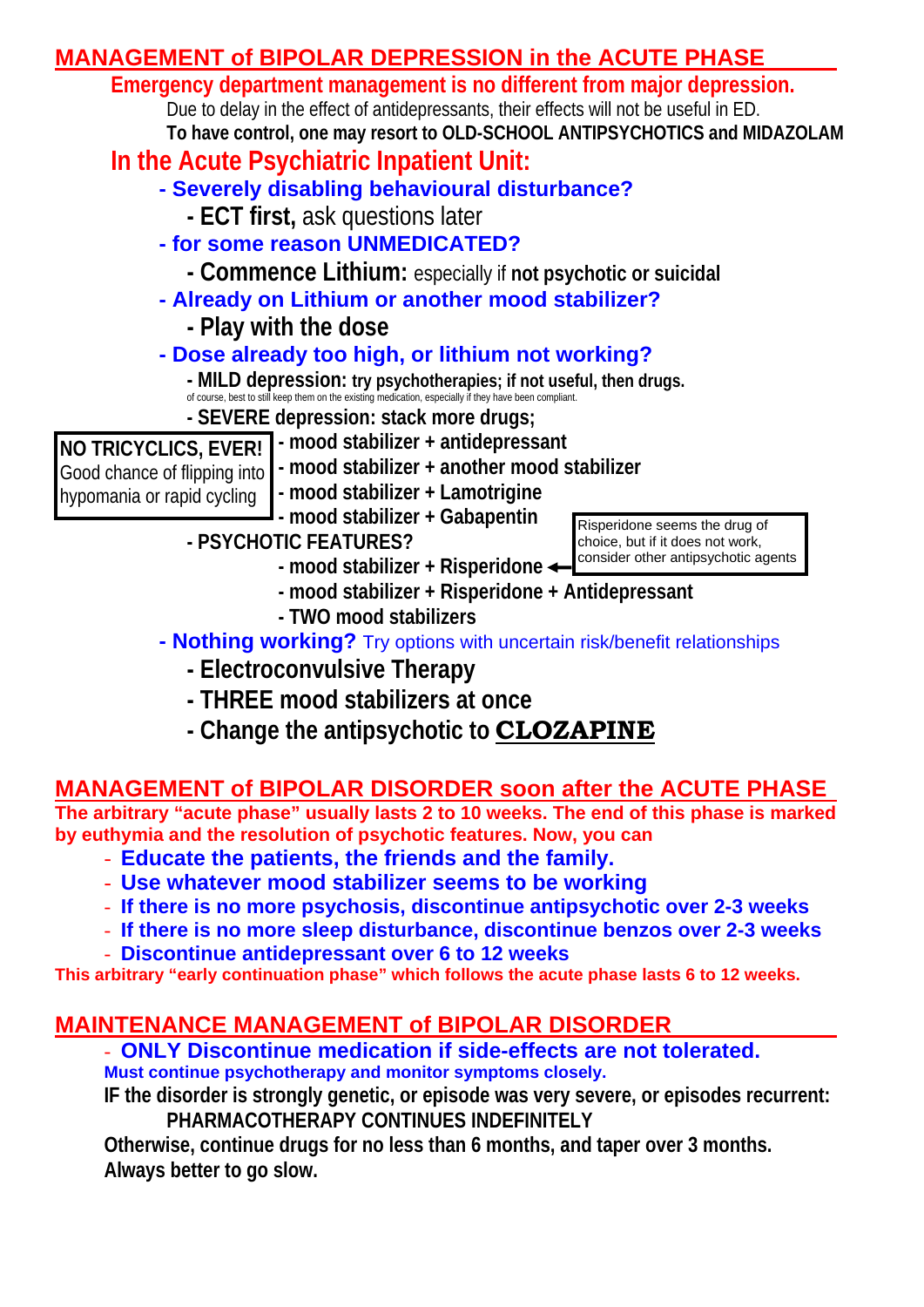### **MOOD STABILISERS**

### Lithium Carbonate is the first drug of choice for both acute and prophylactic management

**of bipolar disorder. However 30% of bipolar patients will not respond to lithium.** 

Seems slightly better for bipolar mania than bipolar depression.

Not bad for schizoaffective disorder and severe cyclothymia.

Can sometimes improve the effect of antidepressants in major depression

Can sometimes improve the effects of antipsychotics in schizophrenia

May be helpful in borderline personality disorder

Nobody is entirely sure how it works. May act by blocking inositol-1-phosphatase

in neurons with subsequent interruption of the phosphatidylinositol second messenger system.

**HALF LIFE is 20 hrs.** 

 **RENALLY EXCRETED: renal failure will lead to toxicity,** 

 **effect is inversely proportional to creatinine clearance.** 

**Always given in divided doses during the day. Bi-daily or tri-daily.**

**Therapeutic effect may take 4-6 weeks.** 

**True prophylactic effect may take more than 2 months.** 

#### **PRE-LITHIUM WORK UP: looking for contraindications**

- **ECG** looking for heart disease: lithium can alter conduction
- **EUC** looking for renal disease and hyponatremia
- **TFT** looking for hypothyroidism

#### **STOP DIURETICS! Lithium + diuretics = paradoxical antidiuretic effect.**

#### **MONITORING LITHIUM: tests are useful after 5 days have passed since the dose change.**

 **Take the sample 12 hrs since last dose!** 

**Usually taken in the morning before the morning dose MONITOR LITHIUM WEEKLY for the first 8 weeks;** 

**NO LACTATING OR CHILD-BEARING ON LITHIUM!**  Cause Ebstein's anomaly of the foetal heart, and foetal thyroid weirdness.

 **FORTNIGHTLY for the next 8 weeks MONTHLY for 8 months Every 3-4 months therafter Check thyroid function regularly** 

**THERAPEUTIC LEVELS:** 0.8-1.6 mmol/L **Long term maintenance:** 0.5-0.8 mEq/L.

**DO NOT EXCEED** 

#### **SIDE EFFECTS:**

| SIDE EFFECTS:                                                                                                                                                                                                    |                                                                                                                                                                                                                                                                                                 | 2mmol/L.                                                                                                                |
|------------------------------------------------------------------------------------------------------------------------------------------------------------------------------------------------------------------|-------------------------------------------------------------------------------------------------------------------------------------------------------------------------------------------------------------------------------------------------------------------------------------------------|-------------------------------------------------------------------------------------------------------------------------|
|                                                                                                                                                                                                                  | Having just started lithium, you may suffer:                                                                                                                                                                                                                                                    |                                                                                                                         |
| Due to rapid rise in<br>serum lithium levels;<br>these will improve as<br>the levels stabilize                                                                                                                   | <b>Nausea</b><br><b>Diarrhoea</b><br><b>Vertigo</b><br><b>Muscle weakness</b><br><b>Cognitive impairment:</b> "fuzzy thinking", a strange dazed feeling                                                                                                                                         | Lethal dose around<br>4 mol/L                                                                                           |
|                                                                                                                                                                                                                  | Side effects at the maintenance dose                                                                                                                                                                                                                                                            |                                                                                                                         |
| These are not indications<br>to reduce dose                                                                                                                                                                      | <b>Fine tremor of the hands treated with propanolol</b><br><b>Fatigue</b><br>Thirst<br>lithium-induced Diabetes Insipidus;<br>treated with Amiloride<br>Polyuria<br>constipation or diarrhoea                                                                                                   | <b>SIGNS OF TOXICITY:</b><br>Increasing anorexia<br>diarrhoea and vomiting                                              |
| <b>MANAGEMENT OF</b><br><b>TOXICITY:</b><br>No specific antidote; monitor<br>levels every 6 hours and use<br>osmotic diuresis (eg.<br>mannitol or urea infusion).<br>Also you may try alkalinising<br>the urine. | epigastric discomfort<br>metallic taste,<br><b>oedema</b> which responds to spironolactone $\leftarrow$<br>hypermagnesaemia<br>But spironolactone<br>hypercalcaemia<br>causes an unpredictable<br>increase in lithium levels<br><b>Hypothyroidism</b><br><b>T-wave flattening and inversion</b> | muscle weakness<br>lack of coordination,<br>drowsiness<br>lethargy<br>giddiness<br>ataxia, dysarthria<br>blurred vision |
|                                                                                                                                                                                                                  | <b>WEIGHT GAIN AND HAIR LOSS!</b><br>Agno and Poeriacio mou got wares                                                                                                                                                                                                                           | coarse tremor,<br>muscle twitching.                                                                                     |

- **Acne and Psoriasis may get worse.**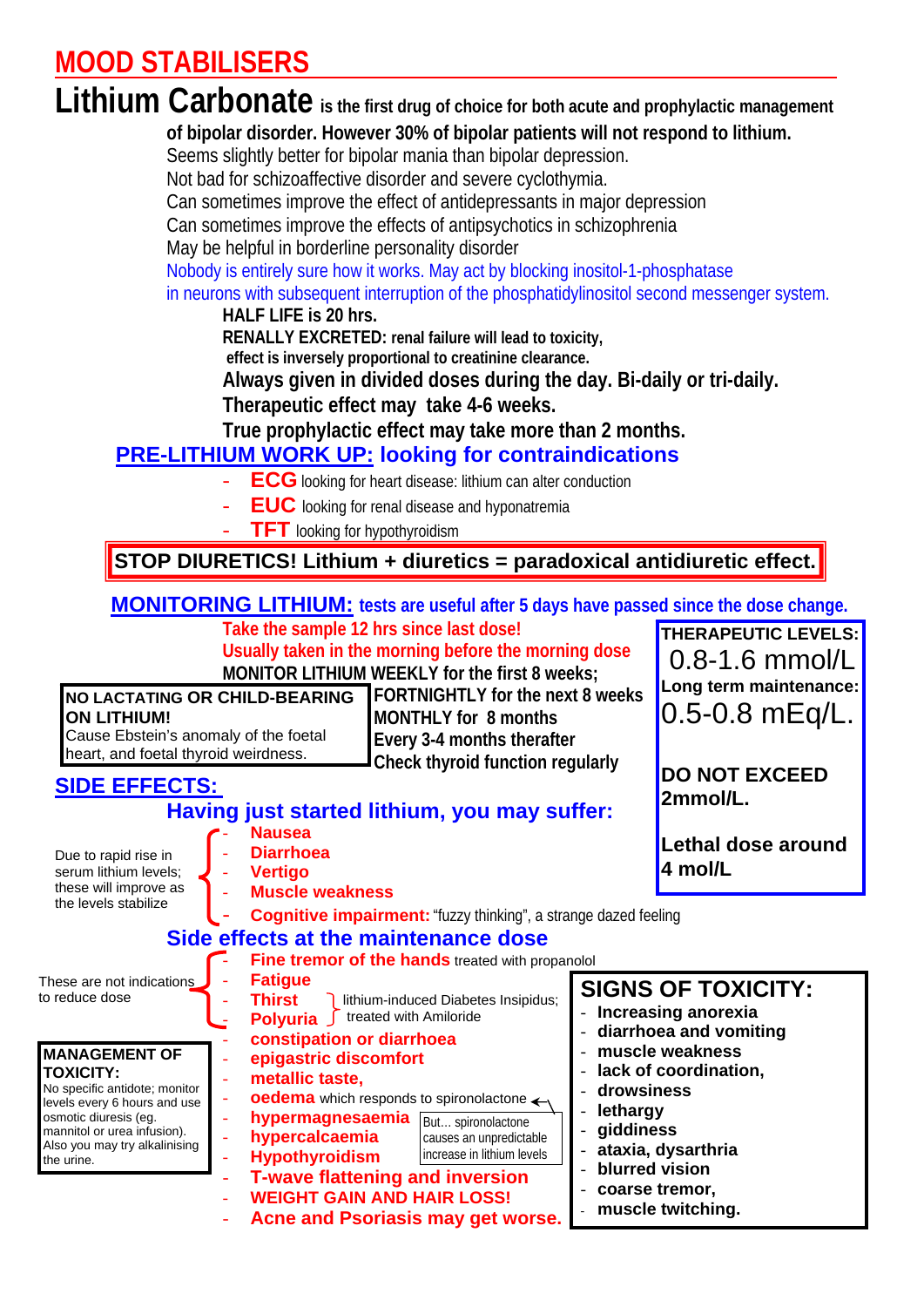### **ANTICONVULSANTS as MOOD STABILISERS**

#### **Carbamazepine seems more effective for rapid cycling than lithium. Also good for schizoaffective disorder and cyclothymia. Particularl helpful in controlling extreme impulsive or aggressive behaviour.**  Mechanism of psychiatric useful effects is unknown. **Metabolised by the liver, and it will induce its own enzymes so serum levels fall over time. Anticonvulsants take about 3 weeks to reach full psychiatric effect. PRE-CARBAMAZEPINE WORK-UP:** - **ECG** looking for heart disease: **LFT** because that's the metabolising organ **MONITORED JUST LIKE LITHIUM SIDE EFFECTS:** - **Nausea** - **Vomiting** - **Diarrhoea or Constipation** - **Loss of appetite** - **Sedation** - **Dizziness** - **Ataxia** - **Confusion** - **Rash and pruritis** - **Stevens-Johnson Syndrome** - **Hepatitis** - **Urinary retention** - **AV conduction defects** - **Agranulocytosis (in 0.005% of patients)** Causes SPINA BIFIDA **Signs of toxicity** include: - Confusion stupor, motor restlessness ataxia - mydriasis muscle twitching tremor - athetoid movement, - nystagmus, - abnormal reflexes, - oliguria - nausea and vomiting. **A minimum 14-day washout should elapse before beginning an MAOI due to the molecular similaritybetween tricyclic antidepressants and carbamazepine.**

### **Sodium Valproate is the first drug of choice for rapid cycling bipolar disorder.**

**Valproate causes decreased GABA metabolism with secondary increased CNS GABA concentrations. Valproate may also impact signal transduction through actions on protein kinase C. It is unknown if these mechanisms are involved in the treatment of psychiatric disorders**  The average half-life is 8-10 hours, making bi-daily or tri-daily dosing necessary. **METABOLISM has little to do with CYP450, mainly glucouronidation and mitochondrial beta-oxidation** 

Causes SPINA BIFIDA and

**Valproate is highly protein bound and, at higher concentrations, this system**  various other neural tube defects **b** becomes saturated and there is more unbound drug available. This actually **enhances the metabolism of the drug and lowers the serum concentration.** 

#### **Serum valproate levels can be obtained at 3 days after a change of dose**

**Serum levels should be drawn 12 hours after the previous dose and are usually done in the** 

**SOMNOLESCENCE HEART BLOCK** 

**Overdose:** 

**COMA** 

**morning before the AM dose.** 

#### **SIDE EFFECTS:**

- **sedation dizziness**
- **nausea and vomiting**
- Pancreatitis usually occurs early in treatment.
- **Hepatitis**
- **Thrombocytopenia**
- **Tremor**
- **Ataxia**
- **Headache**
- **Insomnia**
- **Agitation**
- **Weigth gain**
- **Alopecia**
- **maculopapular rash.**